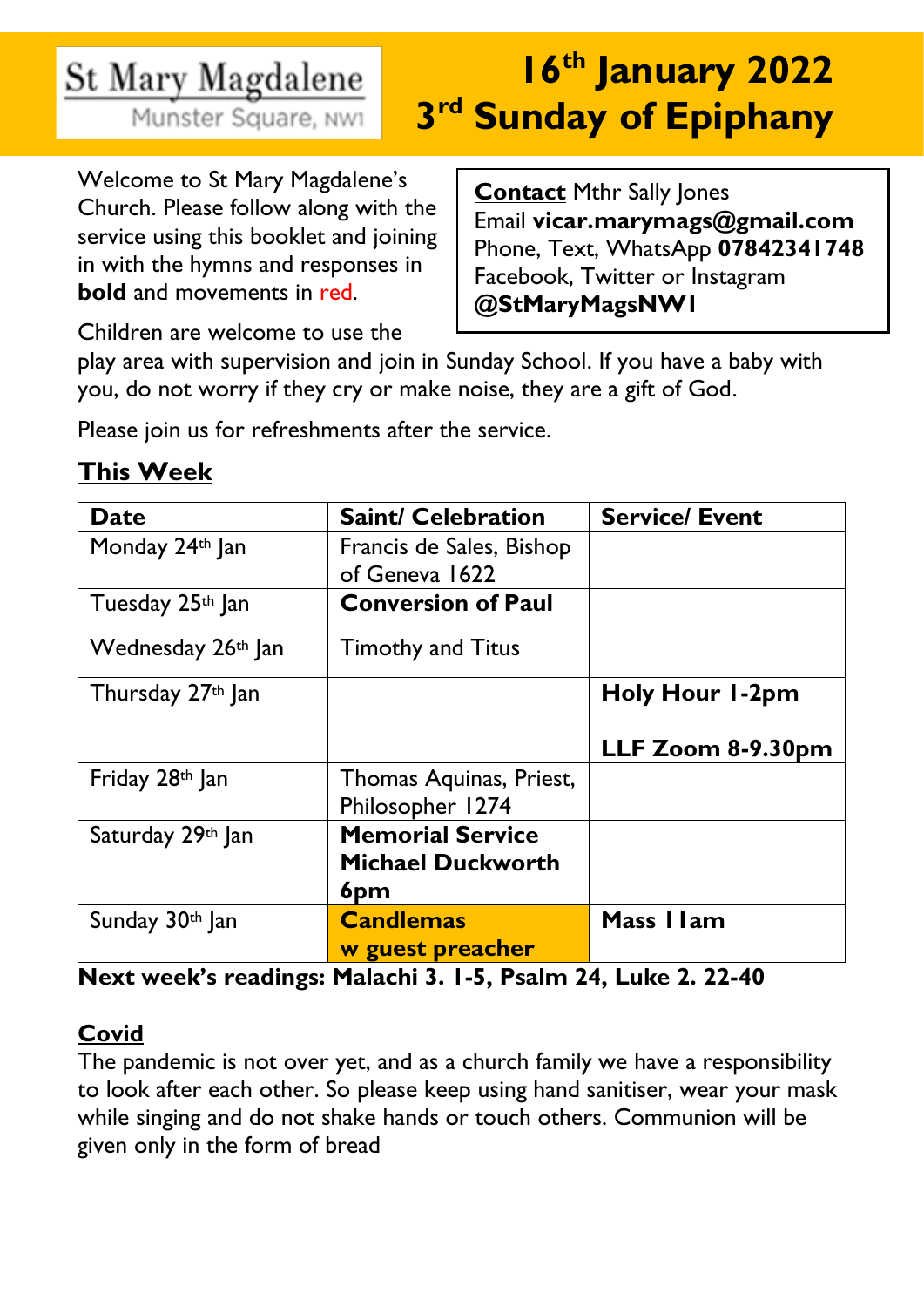# **Heritage Lottery Fund**

In collaboration with 3 other Camden churches (Holy Cross Cromer Street, St Mary's Somers Town & St George the Martyr Queens Square) we are planning to submit for a large grant from the Heritage Lottery Fund to carry out important structural work to the church.

This is a large piece of work, and will contain many activities and events to encourage people to visit the church as a historical and holy place on the estate, to learn about our history and to encourage creative engagement and to encourage people to share their stories about our church and the former Mary Magdalene School.

Today we are joined by Susan Skedd who is the Community Engagement Officer for the project. She would like to talk to as many people as possible, especially those who may want to volunteer and get involved in the different activities that will be taking place.

Her email address is camden4project@gmail.com

There are also two training events coming up, aimed at the PCC, but we are extending the invitation out to anyone who may be interested.

#### **Saturday 29th January 10.30am to 1.30pm, St Mary Eversholt Street**

'How to Develop & Deliver a Heritage Fund Project' led by Hannah Southgate and Dr Alix Slater from the London Historic Buildings Trust.

This workshop will offer an introduction to heritage projects and the role of the National Lottery Heritage Fund, as well as the key factors for a project to succeed. You will have the chance to identify potential audiences and partners in the local community and discuss how to engage with them in developing a project.

#### **Saturday 26th February 11.30am to 2.30pm, St Mary Eversholt Street**

'Establishing a Project Vision' led by Emma Courtney, Business Plan Consultant for the Camden 4 Pilot.

This workshop will invite you to think about the vision for your church and your community and to explore how this will shape the objectives of a future heritage project. You will have the chance to feed in your thoughts and take part in dynamic discussions about how best to deliver this vision.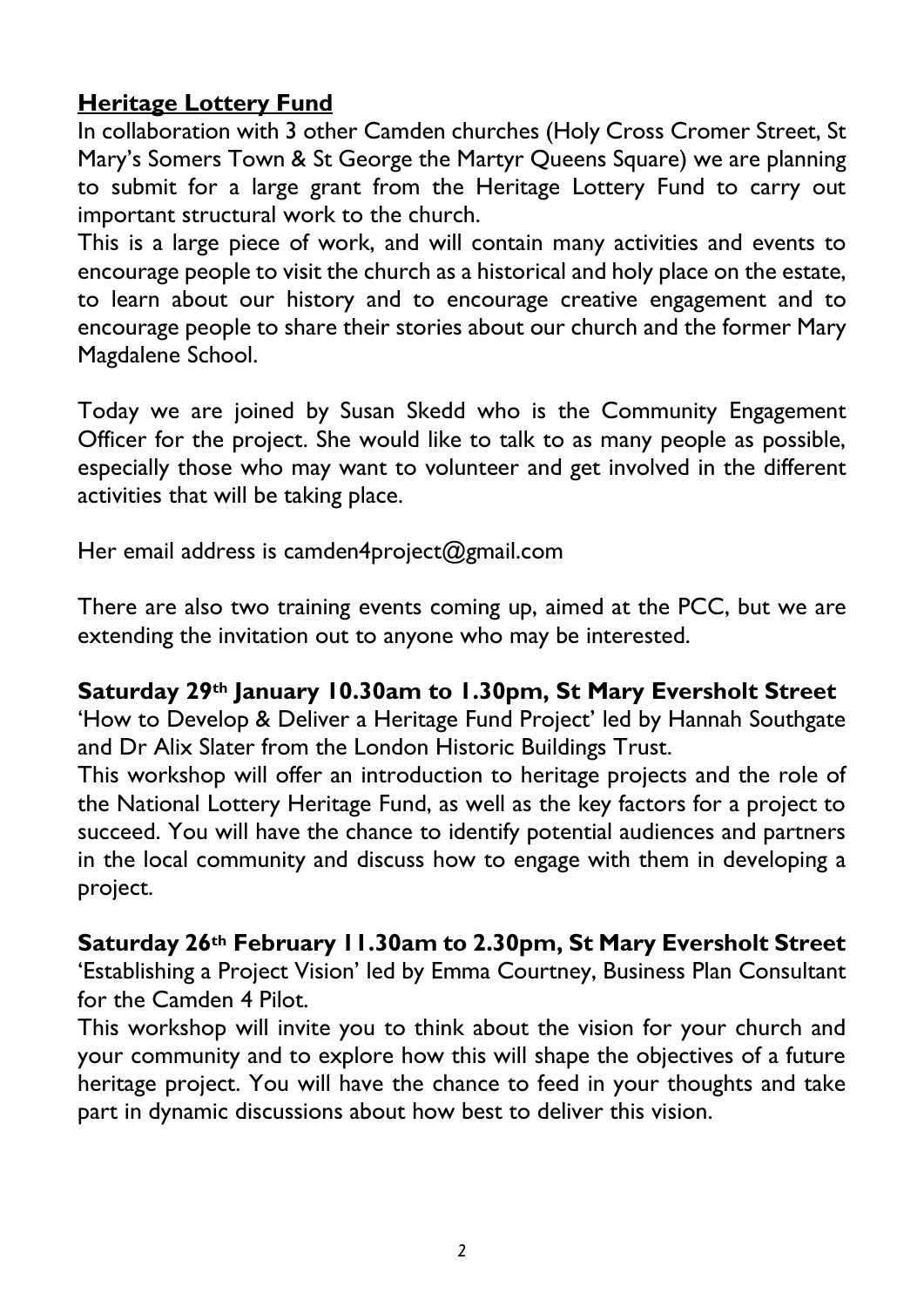### **Departed List**

There is a copy of the departed list at the back of church, please check the names and dates of your loved ones, and add any that may be missing. Due to an issue with Mthr Sally's computer, she has had to refer to an older file.

#### **Sunday School**

If anyone would like to help Louisa on a weekly, monthly, or to provide occasional holiday cover, please speak to Louisa or Mthr Sally.

#### **Readers and Intercessors Rota**

There is a new rota at the back of church for readers and intercessors. If this is something you'd like to do but need extra help with, please speak to Mthr Sally.

#### **Memorial Service for Michael Duckworth**

A memorial service for Michael Duckworth will take place on Saturday 29th Jan at 6pm with a reception in the Tenants Association at 7pm. All are welcome.

#### **Candlemas**

For Candlemas we welcome a guest preacher, Fr Simon Robinson, Vicar of Minehead, Somerset.

After the service there will be an opportunity for anointing and prayers for healing as we move to a new season in the church calendar.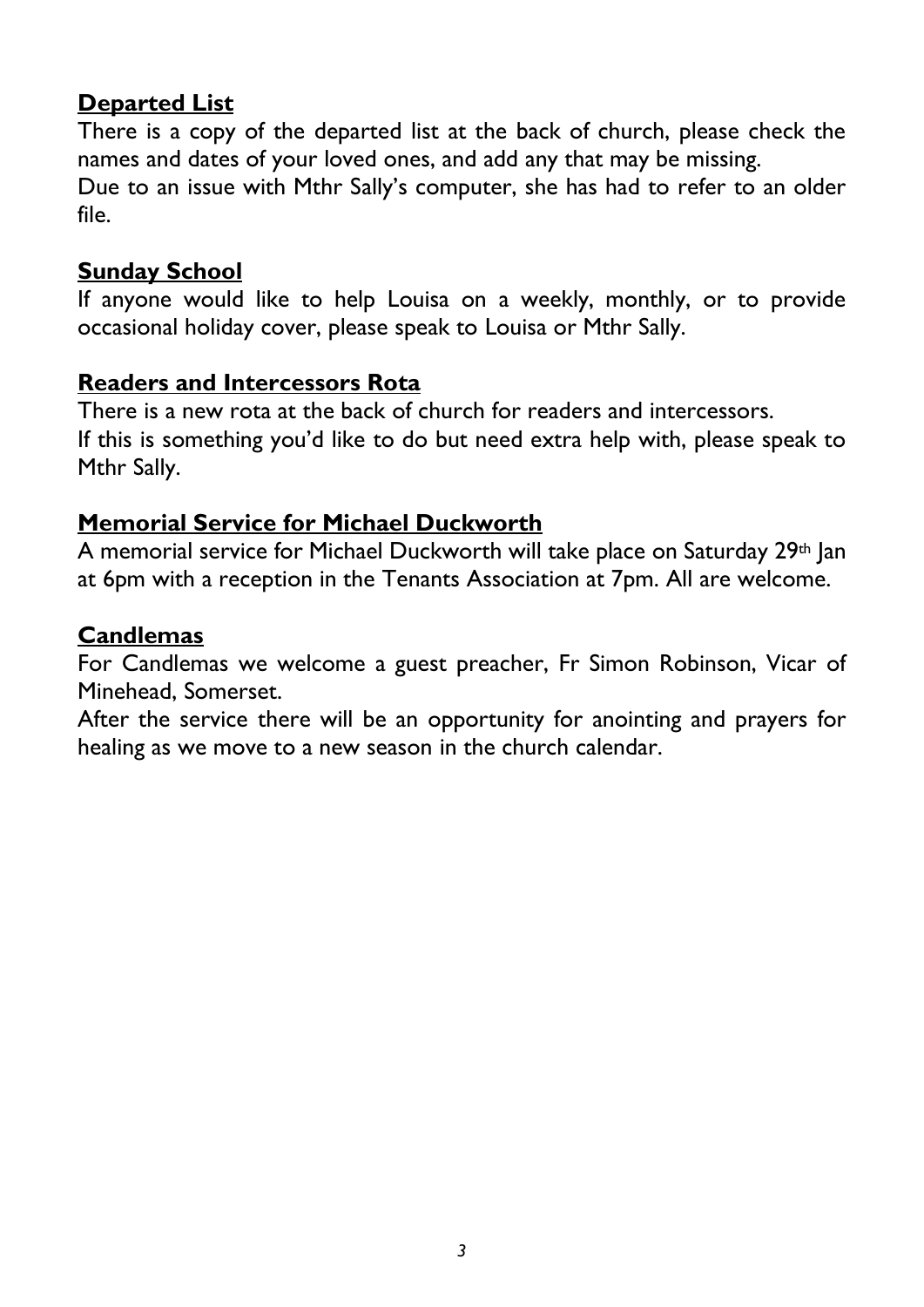# **The Mass**

#### *Please stand when the bell rings,*

**Glorious things of you are spoken, Zion, city of our God; he whose word cannot be broken formed you for his own abode. On the Rock of Ages founded, what can shake your sure repose? With salvation's walls surrounded, you may smile at all your foes.**

**See, the streams of living waters, springing from eternal love, well supply your sons and daughters and all fear of want remove. Who can faint while such a river ever will their thirst assuage? Grace which, like the Lord, the giver, never fails from age to age.**

**Round each habitation hov'ring, see the cloud and fire appear for a glory and a cov'ring, showing that the Lord is near. Thus deriving from their banner light by night and shade by day, safe they feed upon the manna which he gives them on their way.**

**Saviour, since of Zion's city I thro' grace a member am, let the world deride or pity, I will glory in your name. Fading are the world's vain pleasures, all their boasted pomp and show; solid joys and lasting treasures none but Zion's children know.**

> *Words: John Newton Tune: Abbot's Leigh*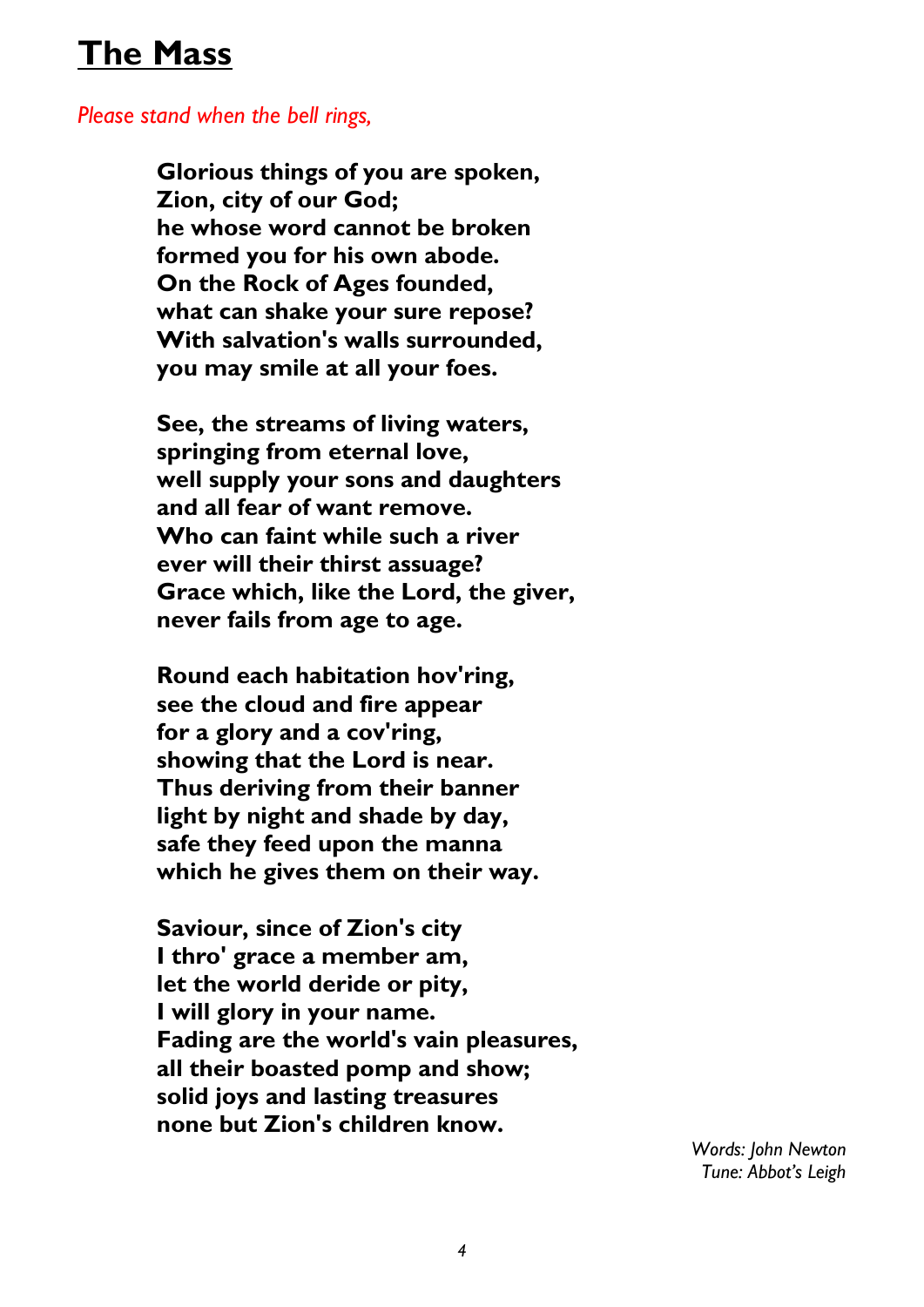## **The Greeting**

In the name of the Father, and of the Son, and of the Holy Spirit.

*All* **Amen.**

The Lord be with you *All* **and also with you.** 

#### **Introduction**

At our Lord's baptism in the river Jordan God showed himself to all who have eyes to see and ears to hear. The Father spoke from heaven, the Spirit descended as a dove and Jesus was anointed with power from on high. Here is the door of faith, through which we enter the kingdom of heaven. As children of God, we are adopted as his sons and daughters, and called out to proclaim the wonders of him who called us out of darkness and into his marvellous light.

*The priest asks the parents and godparents to stand in their places.* 

*The priest addresses the whole congregation*

Faith is the gift of God to his people. In baptism the Lord is adding to our number those whom he is calling. People of God, will you welcome Luna and uphold her in her new life in Christ?

*All* **With the help of God, we will.**

*The priest addresses the candidate* 

Do you wish to be baptized?

*All* **I do.**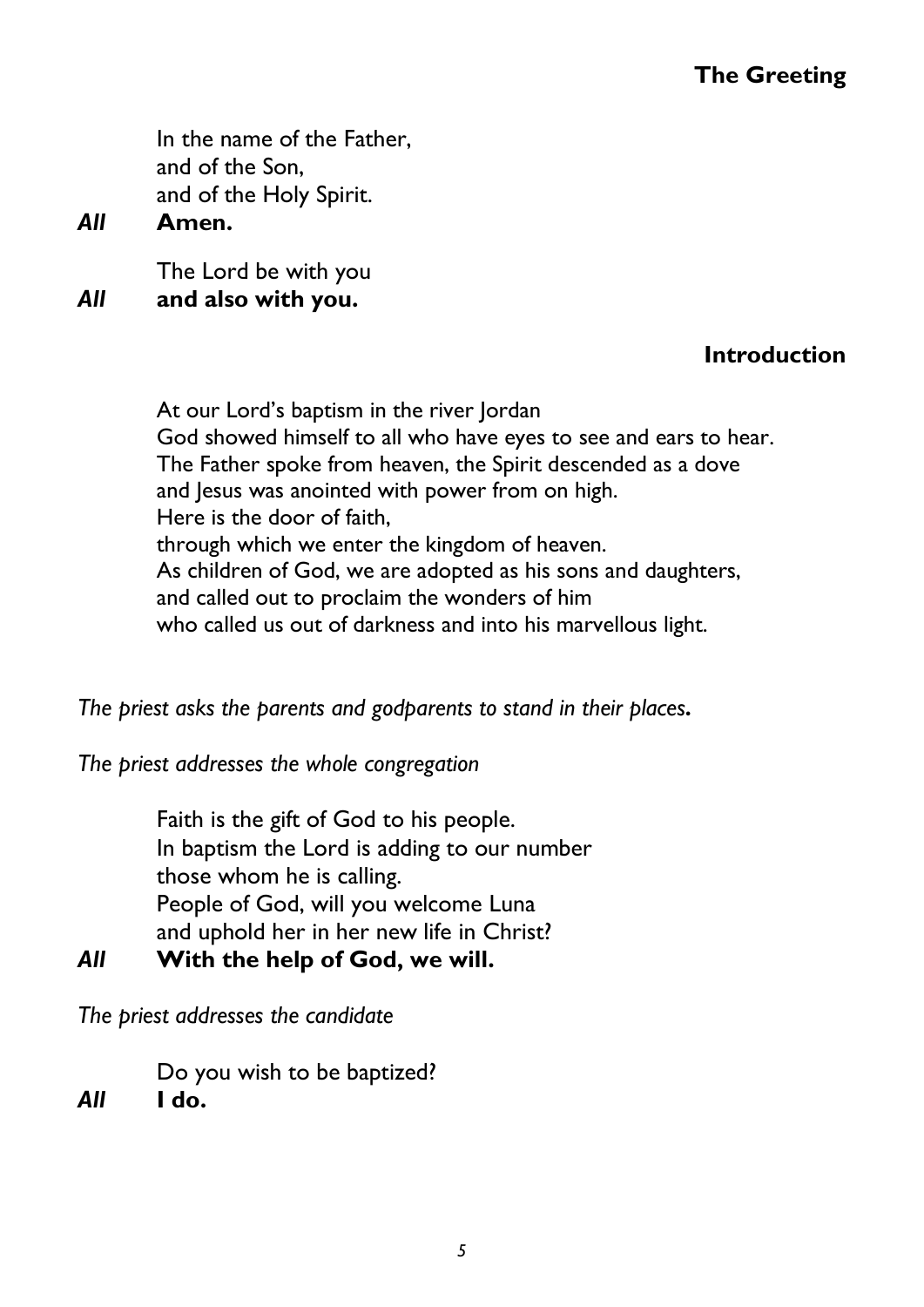*The priest addresses the parents and godparents*

Parents and godparents, the Church receives Luna with joy. Today we are trusting God for her growth in faith. Will you pray for her, draw her by your example into the community of faith and walk with her in the way of life? **With the help of God, we will.**

In baptism Luna begins her journey in faith. You speak with her today. Will you care for her, and help her to take her place within the life and worship of Christ's Church? **With the help of God, we will.**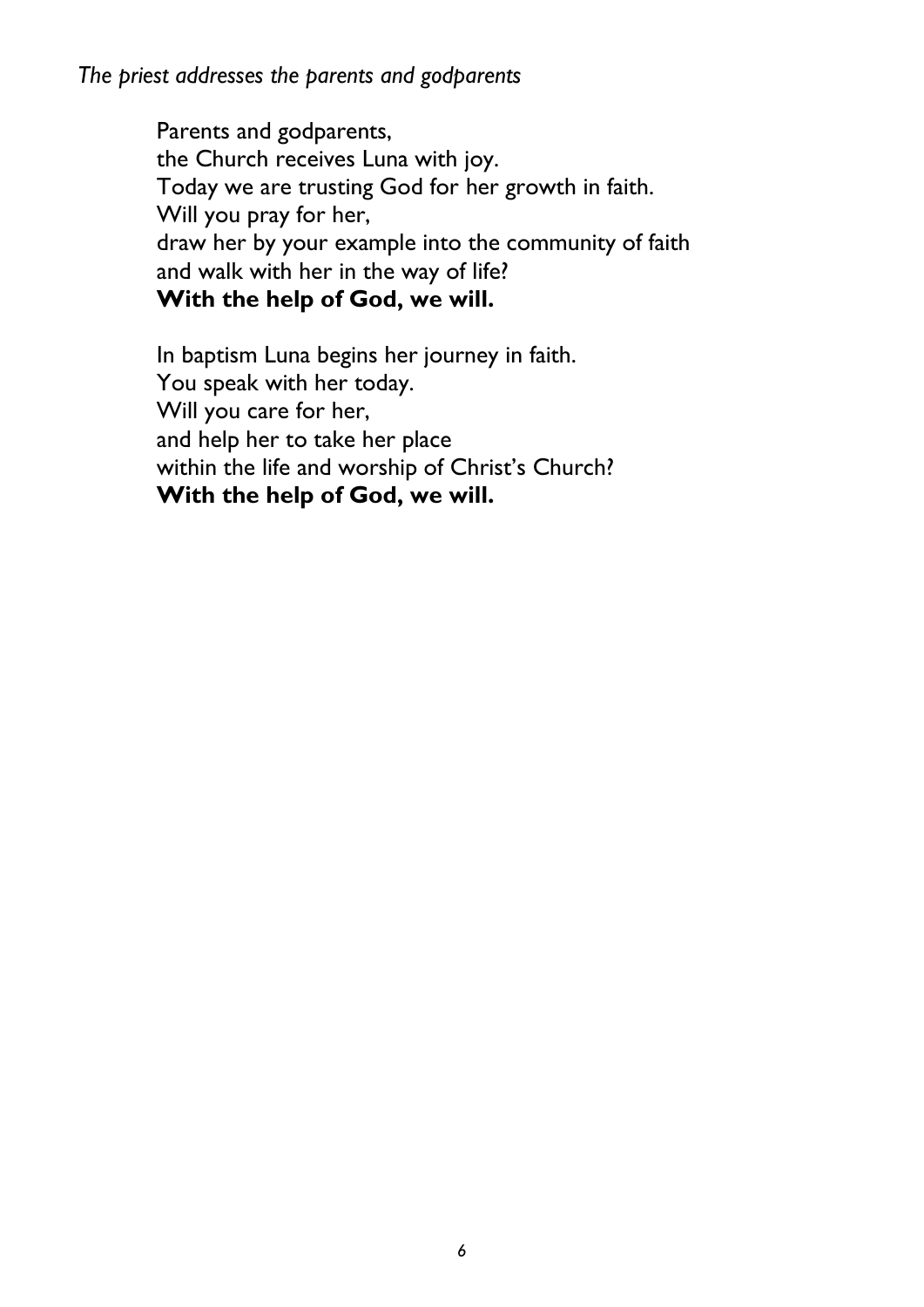#### **Gloria**

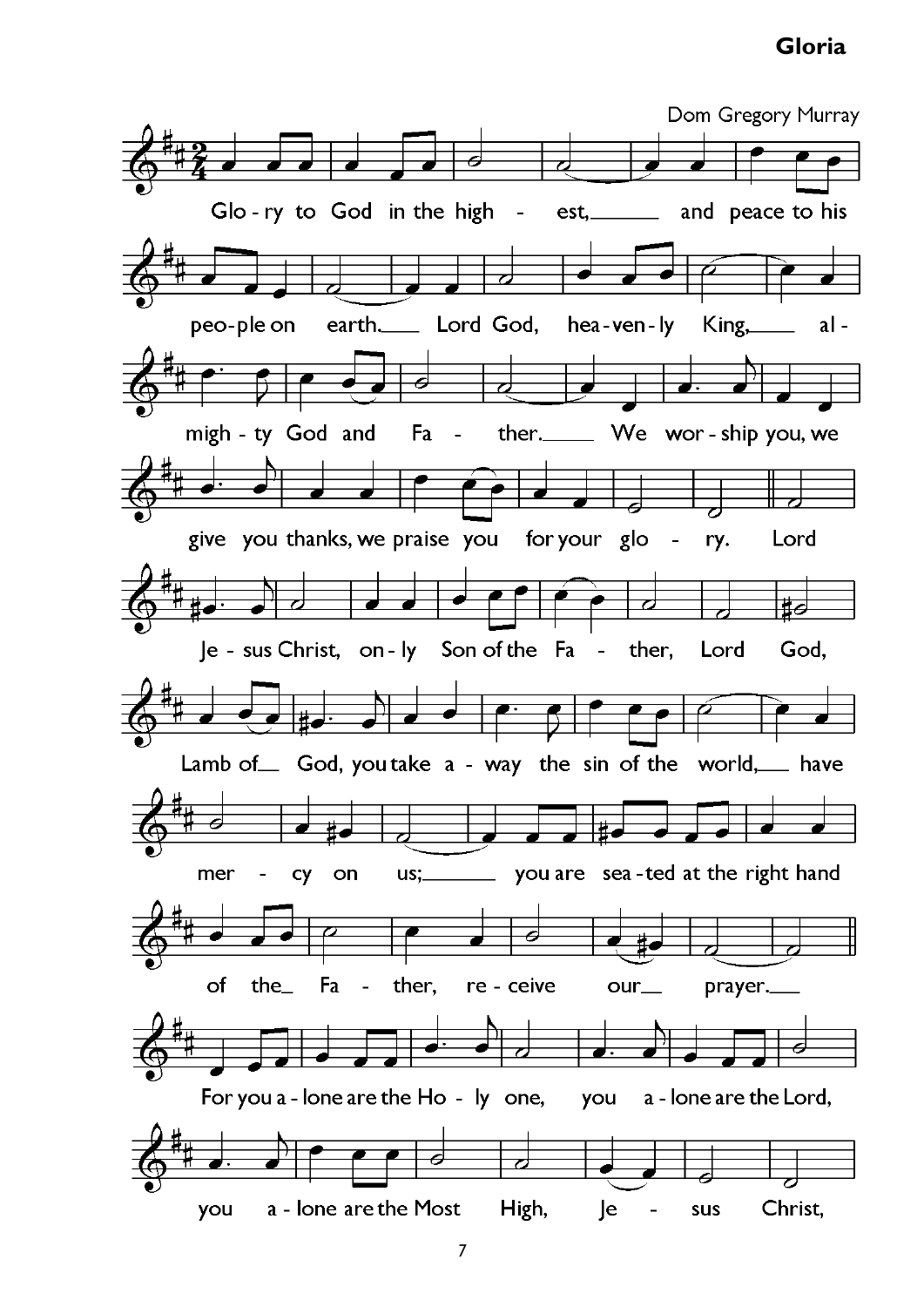

#### **The Collect**

#### *Please remain standing.*

Let us pray.

Almighty God, whose Son revealed in signs and miracles the wonder of your saving presence: renew your people with your heavenly grace, and in all our weakness sustain us by your mighty power; through Jesus Christ your Son our Lord, who is alive and reigns with you, in the unity of the Holy Spirit, one God, now and for ever.

*All* **Amen.** 

# *The Liturgy of the Word*

#### **Reading**

#### *Please sit*

A reading from the first letter of Paul to the Corinthians

For just as the body is one and has many members, and all the members of the body, though many, are one body, so it is with Christ. For in the one Spirit we were all baptized into one body— Jews or Greeks, slaves or free—and we were all made to drink of one Spirit.

Indeed, the body does not consist of one member but of many. If the foot were to say, 'Because I am not a hand, I do not belong to the body', that would not make it any less a part of the body. And if the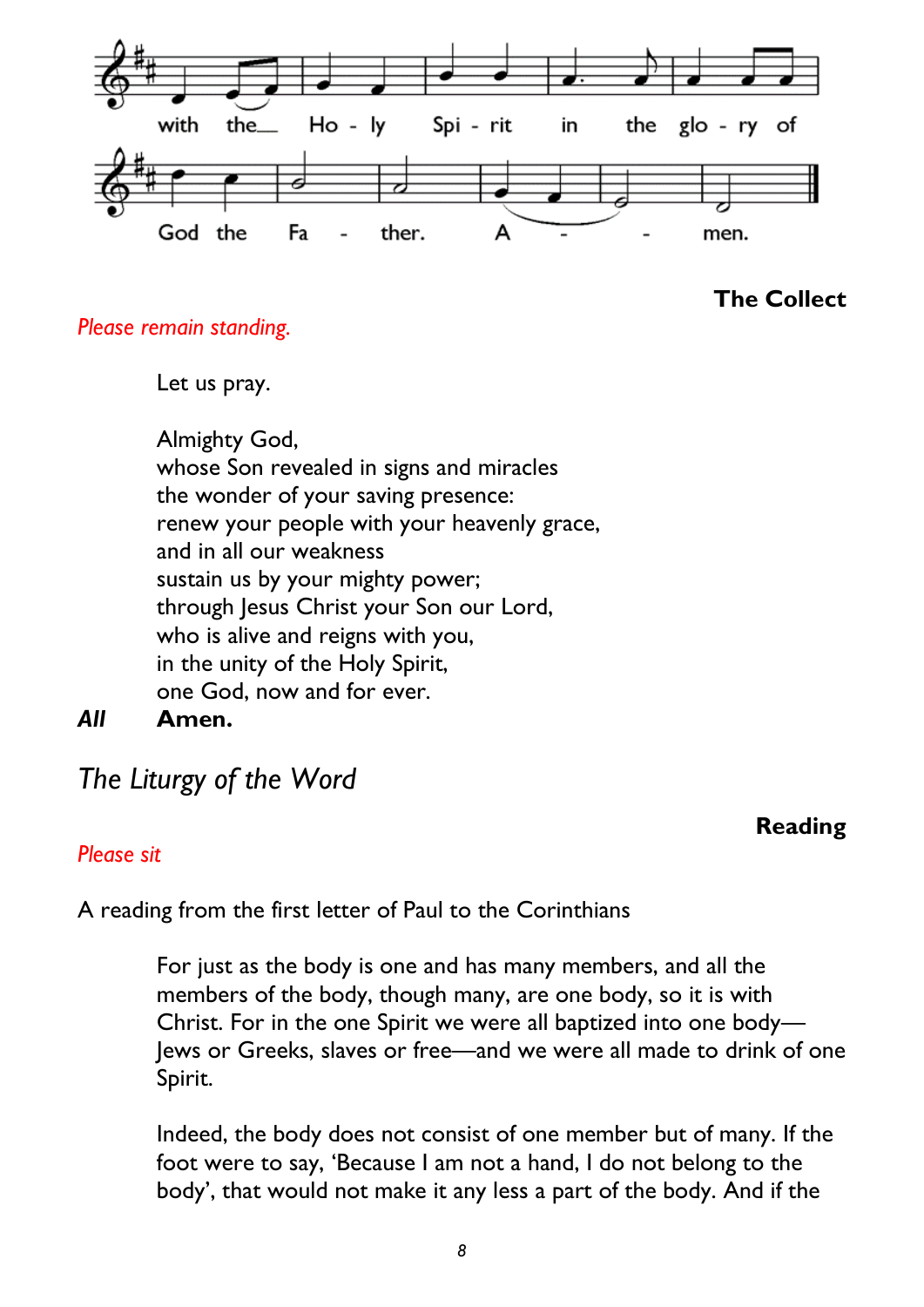ear were to say, 'Because I am not an eye, I do not belong to the body', that would not make it any less a part of the body. If the whole body were an eye, where would the hearing be? If the whole body were hearing, where would the sense of smell be? But as it is, God arranged the members in the body, each one of them, as he chose. If all were a single member, where would the body be? As it is, there are many members, yet one body. The eye cannot say to the hand, 'I have no need of you', nor again the head to the feet, 'I have no need of you.' On the contrary, the members of the body that seem to be weaker are indispensable, and those members of the body that we think less honourable we clothe with greater honour, and our less respectable members are treated with greater respect; whereas our more respectable members do not need this. But God has so arranged the body, giving the greater honour to the inferior member, that there may be no dissension within the body, but the members may have the same care for one another. If one member suffers, all suffer together with it; if one member is honoured, all rejoice together with it.

Now you are the body of Christ and individually members of it. And God has appointed in the church first apostles, second prophets, third teachers; then deeds of power, then gifts of healing, forms of assistance, forms of leadership, various kinds of tongues. Are all apostles? Are all prophets? Are all teachers? Do all work miracles? Do all possess gifts of healing? Do all speak in tongues? Do all interpret? But strive for the greater gifts. And I will show you a still more excellent way.

This is the word of the Lord.

# *All* **Thanks be to God.**

*Please stand*

**Psalm 36. 5-10**

**Heaven tells the Father's glory every passing phase; stars above declare the story, all his works and ways; day by day creation preaches, and its speech is full of praise.**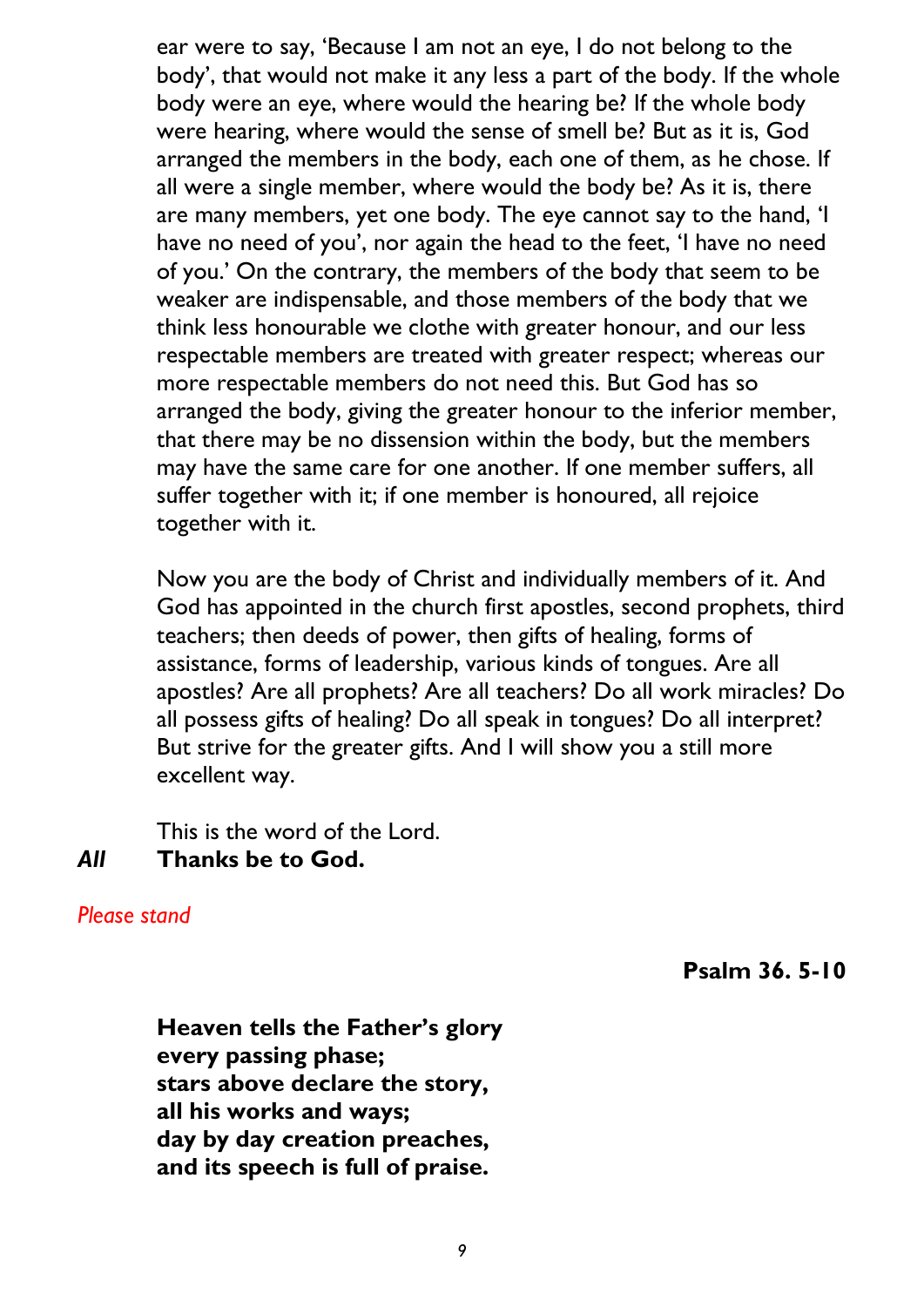**Silently their voice is sounding forth, without a word, and, in all the earth abounding, languages unheard, from eternal constellations to the nations: 'Praise the Lord!'** 

**For the law of God is perfect, aiding heart and soul, cheering us in every subject, altogether whole; clean and curing, still enduring, and ensuring self-control.** 

**All your precepts and your judgements make the simple wise; all your statutes and commandments shine upon the eyes, pure and forthright, sure and upright, as the daylight in the skies.**

*Words: Adam Carlill Tune: Angel Voices*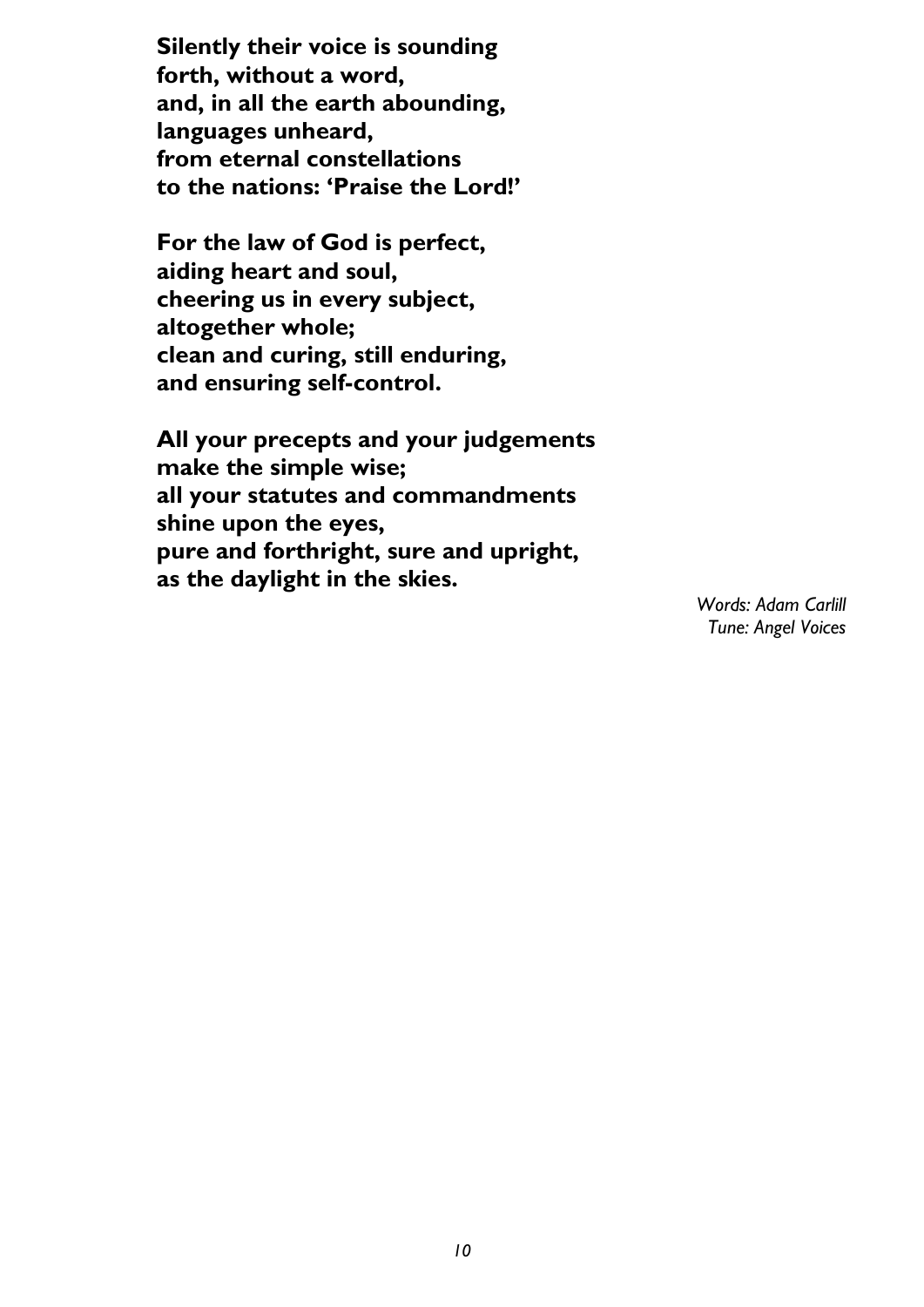*Please stand to greet the Gospel. As the Gospel Book is carried to the Nave, please turn to face it.* 

> Alleluia, alleluia, alleluia. **Alleluia, alleluia, alleluia.**

Christ was revealed in flesh, proclaimed among the nations and believed in throughout the world. **Alleluia, alleluia, alleluia.**

The Lord be with you

#### *All* **And also with you**

Hear the gospel of our Lord Jesus Christ according to St Luke *All* **Glory to you O Lord.** 

> Then Jesus, filled with the power of the Spirit, returned to Galilee, and a report about him spread through all the surrounding country. He began to teach in their synagogues and was praised by everyone.

When he came to Nazareth, where he had been brought up, he went to the synagogue on the sabbath day, as was his custom. He stood up to read, and the scroll of the prophet Isaiah was given to him. He unrolled the scroll and found the place where it was written:

'The Spirit of the Lord is upon me,

because he has anointed me

to bring good news to the poor.

He has sent me to proclaim release to the captives

and recovery of sight to the blind,

to let the oppressed go free,

to proclaim the year of the Lord's favour.'

And he rolled up the scroll, gave it back to the attendant, and sat down. The eyes of all in the synagogue were fixed on him. Then he began to say to them, 'Today this scripture has been fulfilled in your hearing.'

This is the Gospel of the Lord.

# *All* **Praise to you O Christ**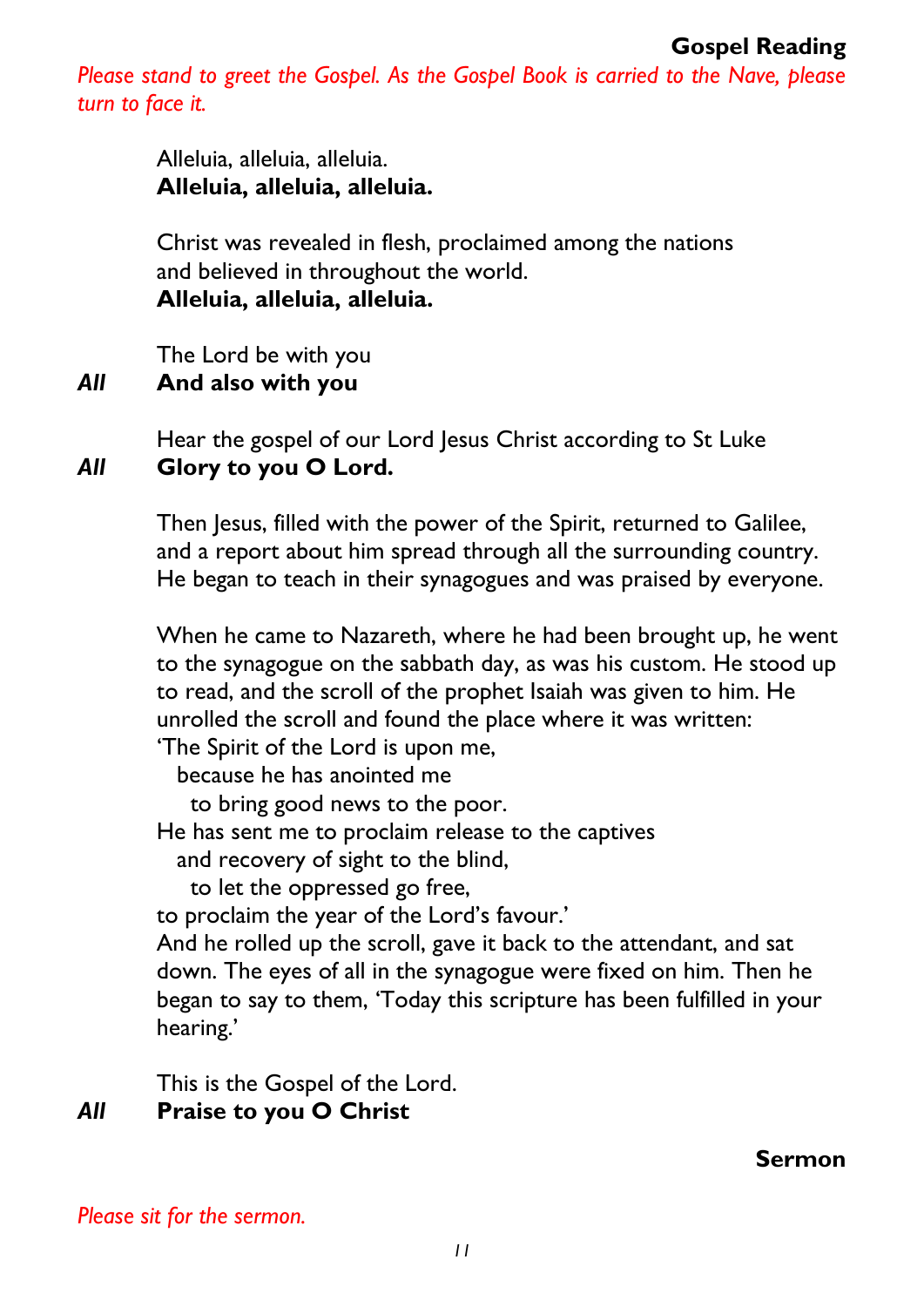*After the sermon, the priest leads the candidate to the font*

# *The Liturgy of Baptism*

# **The Decision**

In baptism, God calls us out of darkness into his marvellous light. To follow Christ means dying to sin and rising to new life with him.

Therefore I ask:

Do you reject the devil and all rebellion against God? **I reject them.**

Do you renounce the deceit and corruption of evil? **I renounce them.**

Do you repent of the sins that separate us from God and neighbour? **I repent of them.**

Do you turn to Christ as Saviour? **I turn to Christ.**

Do you submit to Christ as Lord? **I submit to Christ.**

Do you come to Christ, the way, the truth and the life? **I come to Christ.** 

#### **Signing with the Cross**

*The priest makes the sign of the cross in the forehead of each candidate, saying*

Christ claims you for his own. Receive the sign of his cross.

*When all the candidates have been signed, the president says*

Do not be ashamed to confess the faith of Christ crucified.

*All* **Fight valiantly as a disciple of Christ against sin, the world and the devil, and remain faithful to Christ to the end of your life.**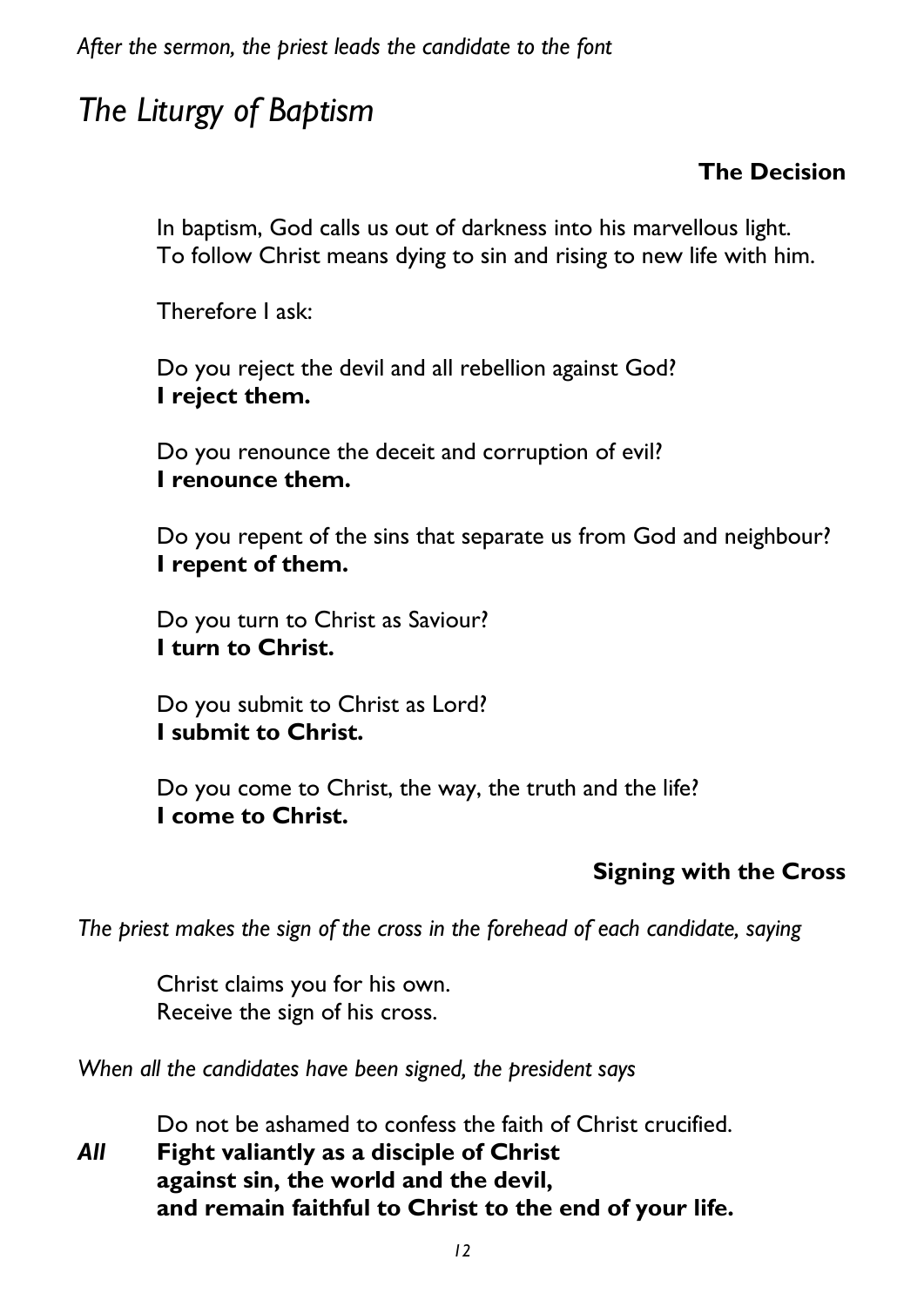May almighty God deliver you from the powers of darkness, restore in you the image of his glory, and lead you in the light and obedience of Christ.

#### *All* **Amen.**

# **Prayer over the Water**

*The president pours water into the font and says*

Praise God who made heaven and earth,

## *All* **who keeps his promise for ever.**

Let us give thanks to the Lord our God.

# *All* **It is right to give thanks and praise.**

We thank you, almighty God, for the gift of water to sustain, refresh and cleanse all life. Over water the Holy Spirit moved in the beginning of creation. Through water you led the children of Israel from slavery in Egypt to freedom in the Promised Land. In water your Son Jesus received the baptism of John and was anointed by the Holy Spirit as the Messiah, the Christ, to lead us from the death of sin to newness of life.

We thank you, Father, for the water of baptism. In it we are buried with Christ in his death. By it we share in his resurrection. Through it we are reborn by the Holy Spirit. Therefore, in joyful obedience to your Son, we baptize into his fellowship those who come to him in faith.

Now sanctify this water that, by the power of your Holy Spirit, they may be cleansed from sin and born again. Renewed in your image, may they walk by the light of faith and continue for ever in the risen life of Jesus Christ our Lord; to whom with you and the Holy Spirit be all honour and glory, now and for ever.

*All* **Amen.**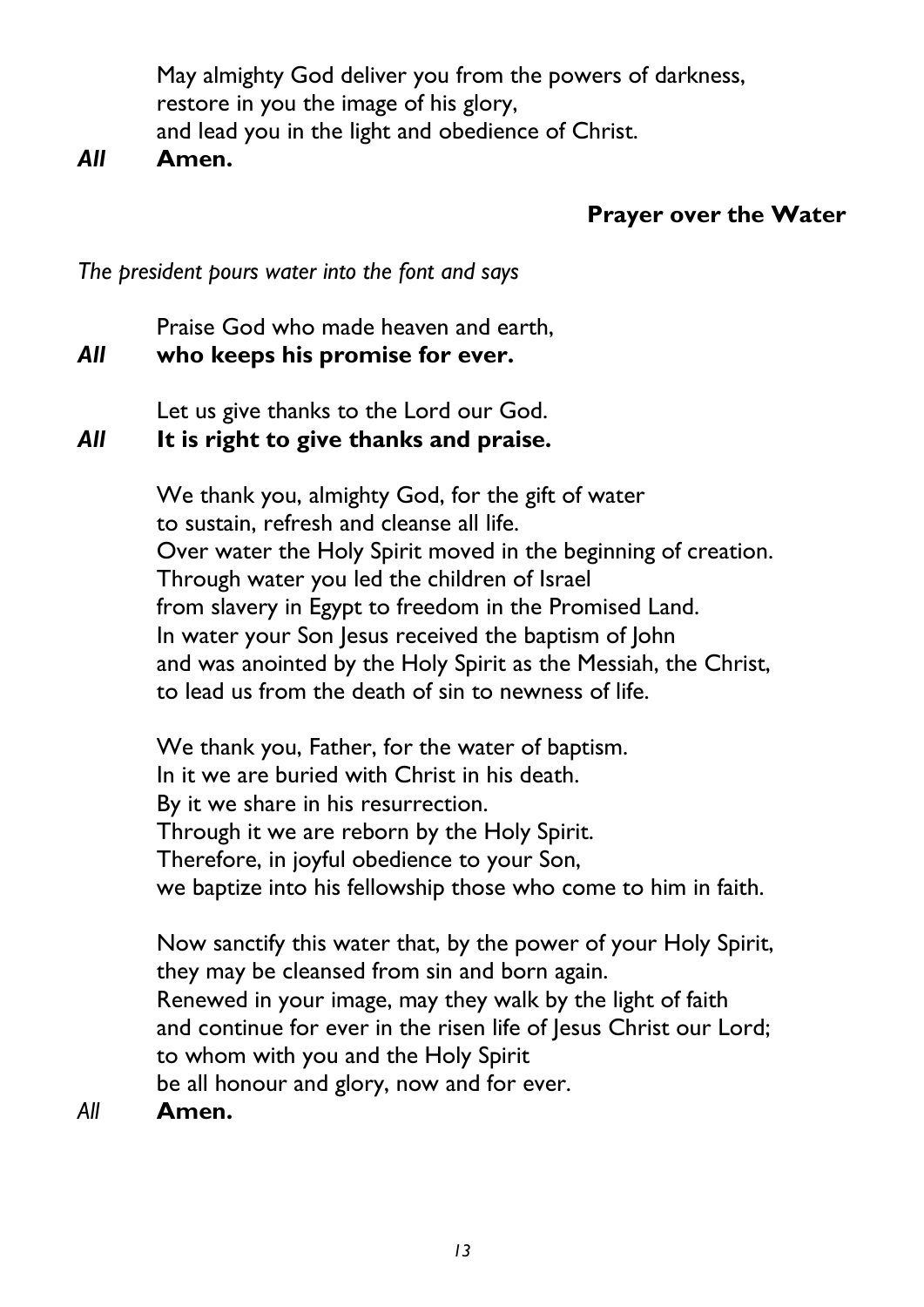- Do you believe and trust in God the Father? *All* **I believe in God, the Father almighty, creator of heaven and earth.**
- Do you believe and trust in his Son Jesus Christ? *All* **I believe in Jesus Christ, his only Son, our Lord, who was conceived by the Holy Spirit, born of the Virgin Mary, suffered under Pontius Pilate, was crucified, died, and was buried; he descended to the dead. On the third day he rose again; he ascended into heaven, he is seated at the right hand of the Father, and he will come to judge the living and the dead.**

Do you believe and trust in the Holy Spirit? *All* **I believe in the Holy Spirit, the holy catholic Church, the communion of saints, the forgiveness of sins, the resurrection of the body, and the life everlasting. Amen.**

# **Baptism**

Luna*,* I baptize you in the name of the Father, and of the Son, and of the Holy Spirit.

#### *All* **Amen.**

*The candidate is anointed with the words*

The oil of chrism, the seal of the Spirit.

May God, who has received you by baptism into his Church, pour upon you the riches of his grace, that within the company of Christ's pilgrim people you may daily be renewed by his anointing Spirit, and come to the inheritance of the saints in glory.

*All* **Amen.**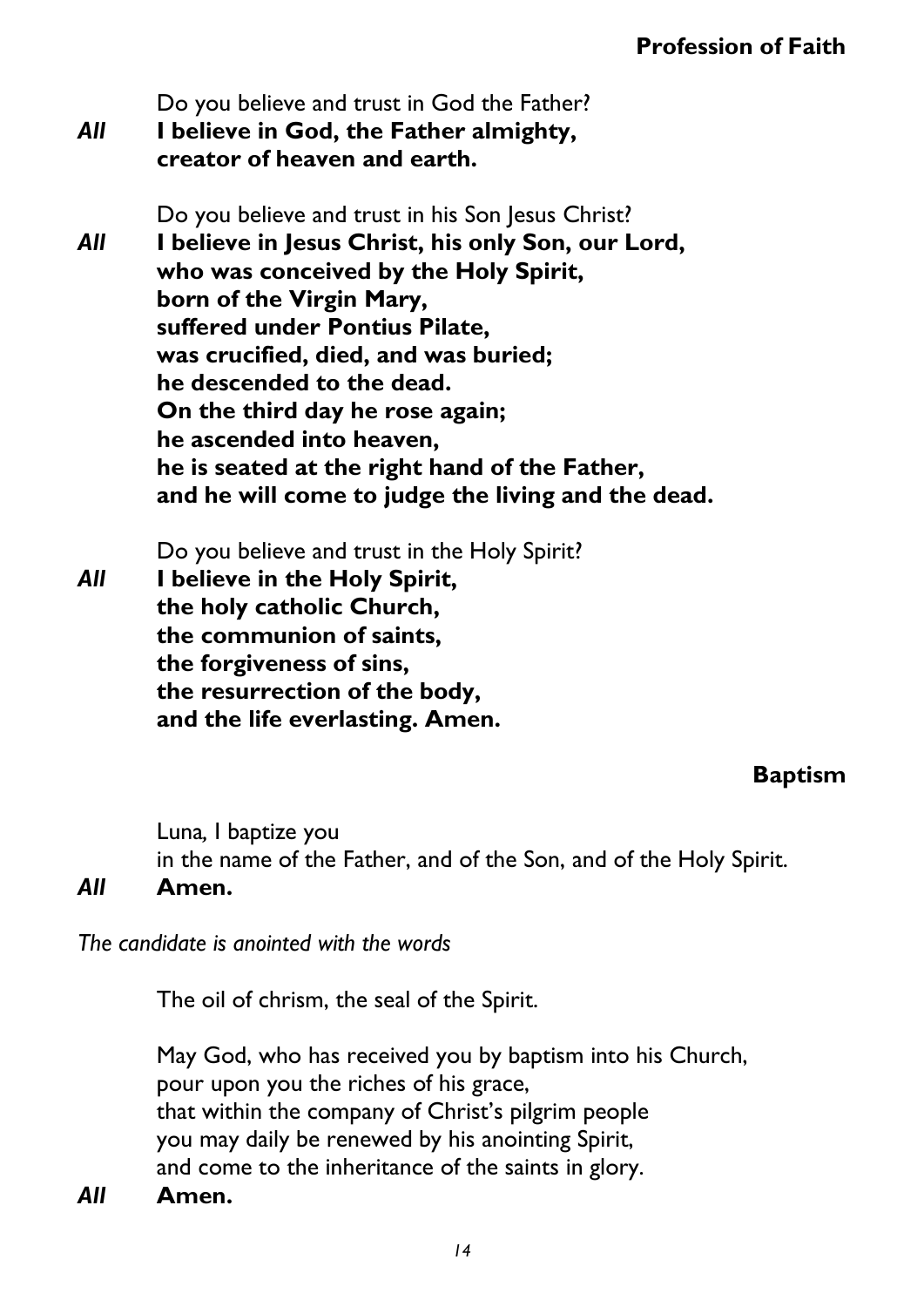There is one Lord, one faith, one baptism: by one Spirit we are all baptized into one body.

*All* **We welcome you into the fellowship of faith; we are children of the same heavenly Father; we welcome you.**

*The priest introduces the Peace in these or other suitable words*

We are all one in Christ Jesus. We belong to him through faith, heirs of the promise of the Spirit of peace.

The peace of the Lord be always with you *All* **and also with you.**

Let us offer one another a sign of peace.

**Amazing grace how sweet the sound that saved a wretch like me! I once was lost, but now am found, was blind, but now I see.**

**'Twas grace that taught my heart to fear, and grace my fears relieved; how precious did that grace appear the hour I first believed!**

**Through many dangers, toils and snares I have already come: 'tis grace has brought me safe thus far, and grace will lead me home.**

**The Lord has promised good to me, his word my hope secures; he will my shield and portion be as long as life endures.**

**Hymn**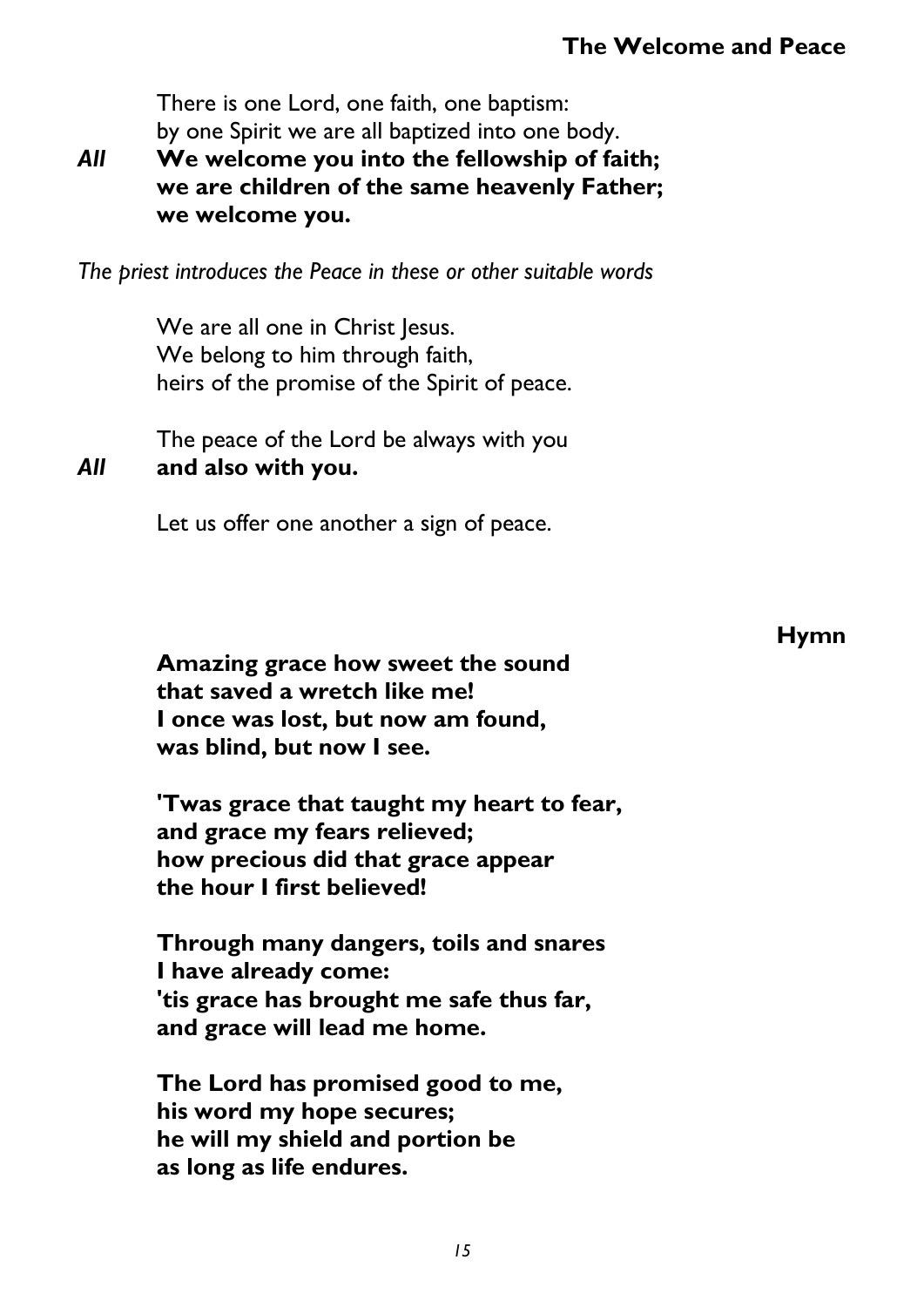**Yes, when this flesh and heart shall fail, and mortal life shall cease: I shall possess, within the veil, a life of joy and peace.**

**The earth shall soon dissolve like snow, the sun forbear to shine; but God, who called me here below, will be forever mine.**

*Words: John Newton Tune: New Britain* 

# **Preparation of the Altar**

Blessed are you, Lord God of all creation through your goodness we have this bread to offer which earth has given and human hands have made It will become for us the bread of life

#### *All* **Blessed be God forever**

Blessed are you, Lord God of all creation through your goodness we have this wine to offer fruit of the vine and work of human hands It will become for is the cup of salvation

*All* **Blessed be God forever**

Pray, brothers and sisters, that our sacrifice may be acceptable to God, the almighty Father.

*All* **May the Lord accept the sacrifice at your hands for the praise and glory of his name, for our good and the good of all his holy Church. Amen.**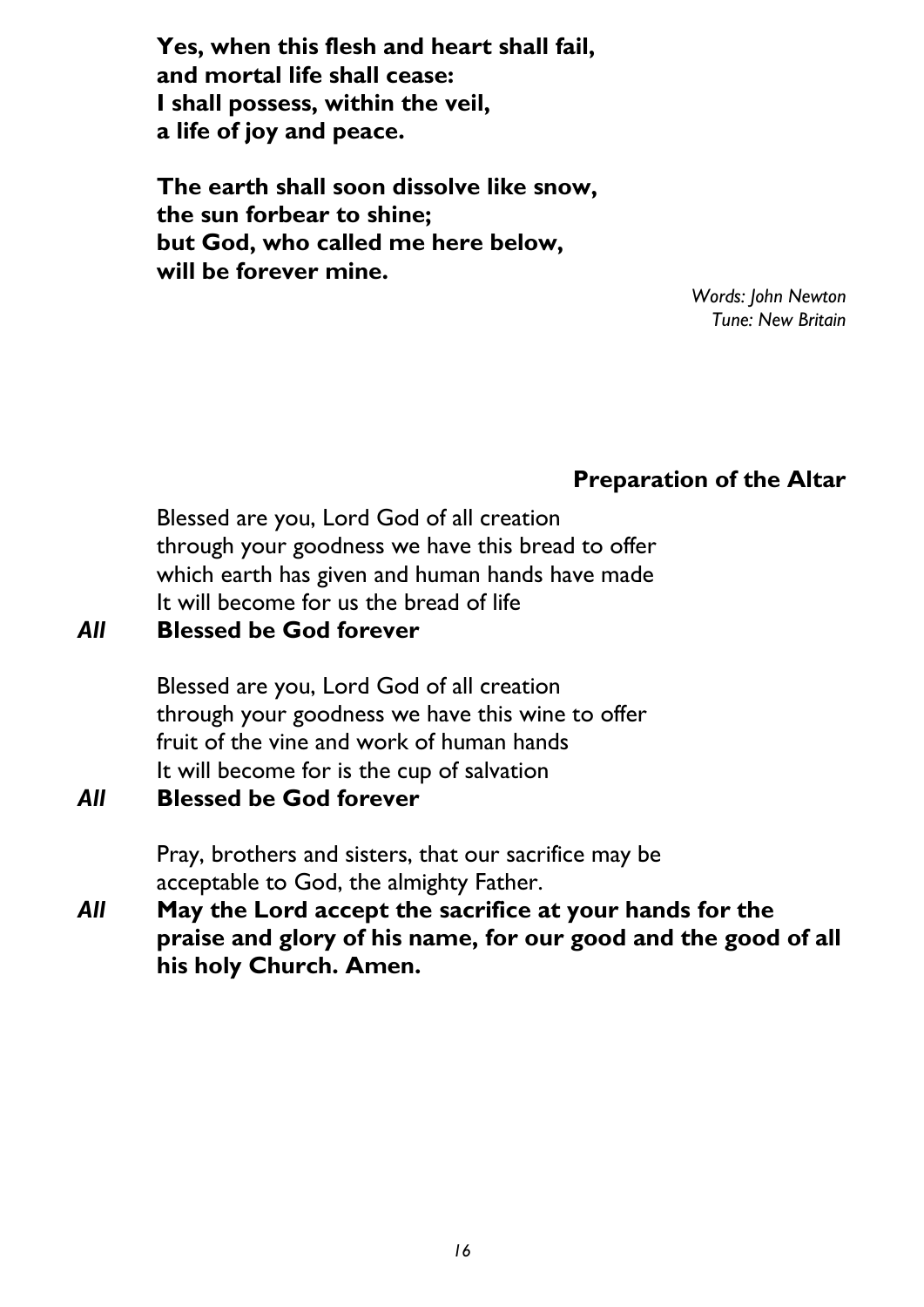The Lord be with you

*All* **and also with you**

Lift up your hearts

# *All* **We lift them to the Lord**

Let us give thanks to the Lord our God. *All* **It is right to give thanks and praise**

All honour and praise be yours always and everywhere, …

Therefore with all the angels of heaven we lift our voices to proclaim the glory of your name and sing our joyful hymn of praise:

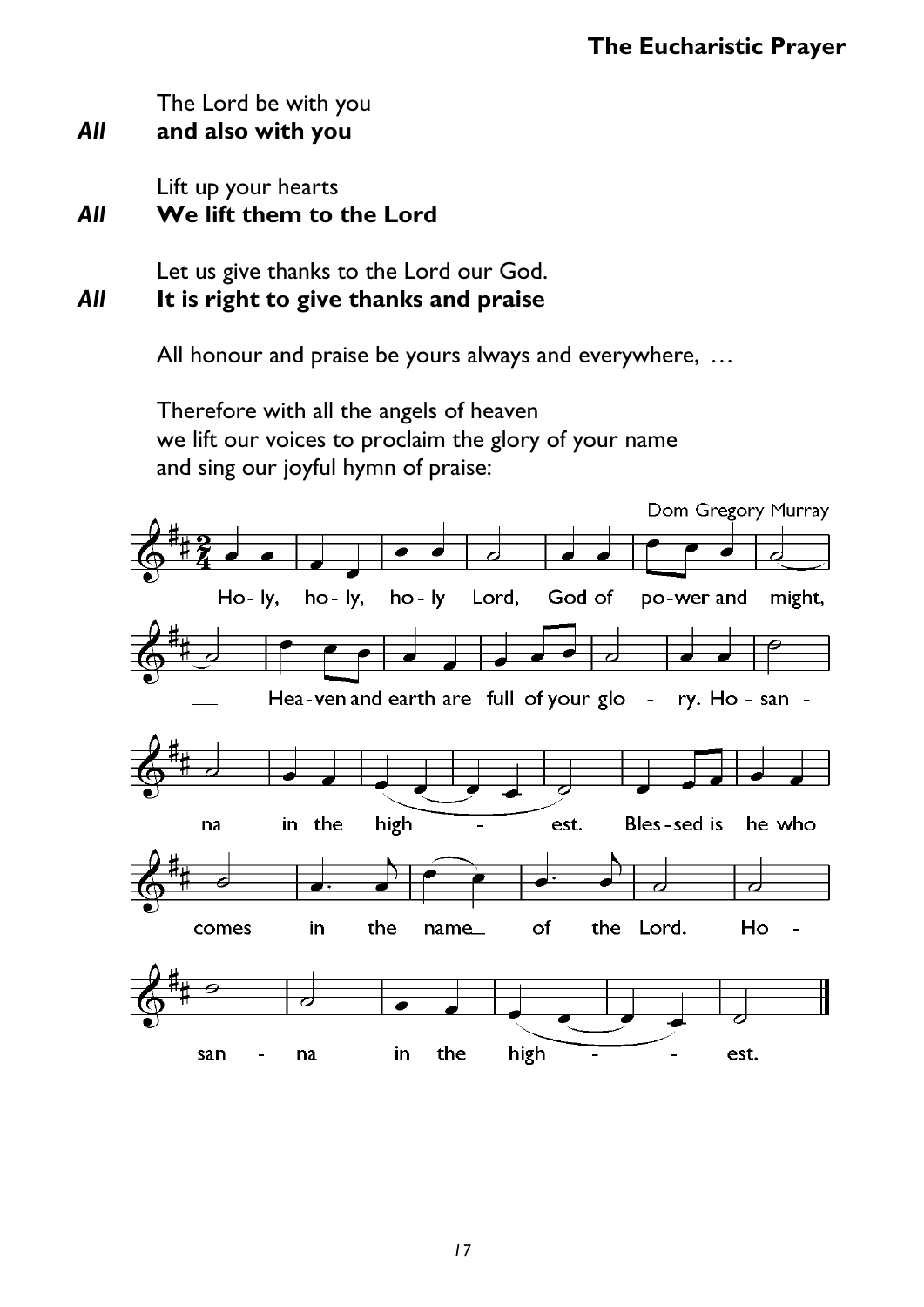Lord, you are holy indeed, the source of all holiness;

…

in remembrance of me.

Great is the mystery of faith:

# *All* **Christ has died: Christ is risen: Christ will come again.**

And so, Father, calling to mind his death on the cross,

… for ever and ever.

*All* **Amen**

#### *Please sit or kneel.*

## **The Lord's Prayer**

Believing the promises of God, let us pray with confidence as our Saviour has taught us

*All* **Our Father, who art in heaven, hallowed be thy name; thy kingdom come; thy will be done; on earth as it is in heaven. Give us this day our daily bread. And forgive us our trespasses, as we forgive those who trespass against us. And lead us not into temptation; but deliver us from evil. For thine is the kingdom, the power and the glory, for ever and ever. Amen.**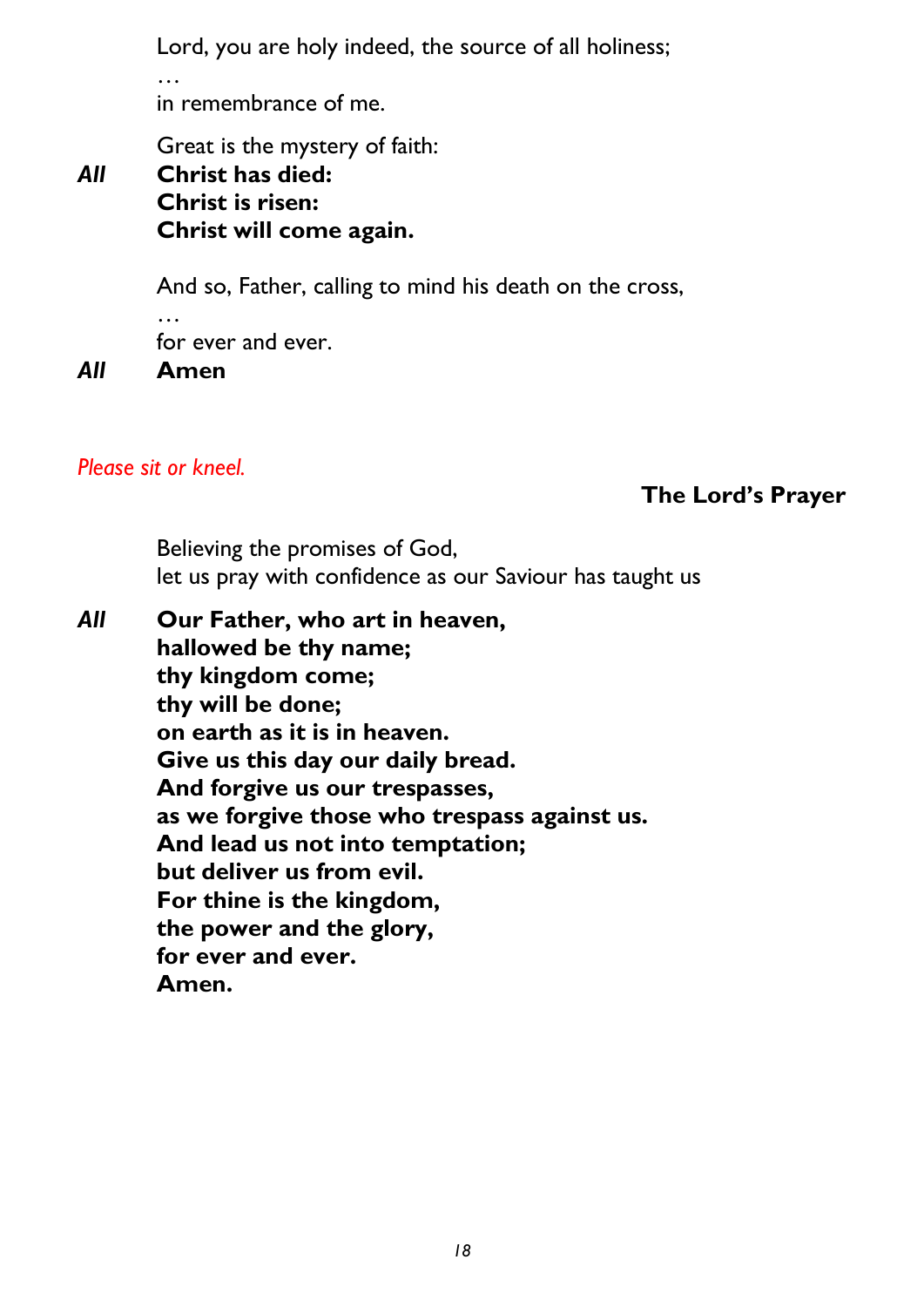We break this bread to share in the body of Christ.

*All* **Though we are many, we are one body, because we all share in one bread.**

# **Giving of Communion**



Behold the Lamb of God who takes away the sin of the world. Blessed are those who are called to his supper.

*All* **Lord, I am not worthy to receive you, but only say the word, and I shall be healed.** 

> *All baptised Christians are welcome to receive communion. If you would rather receive a personal prayer of blessing, please bring up your service sheet or cross your arms in front of you.*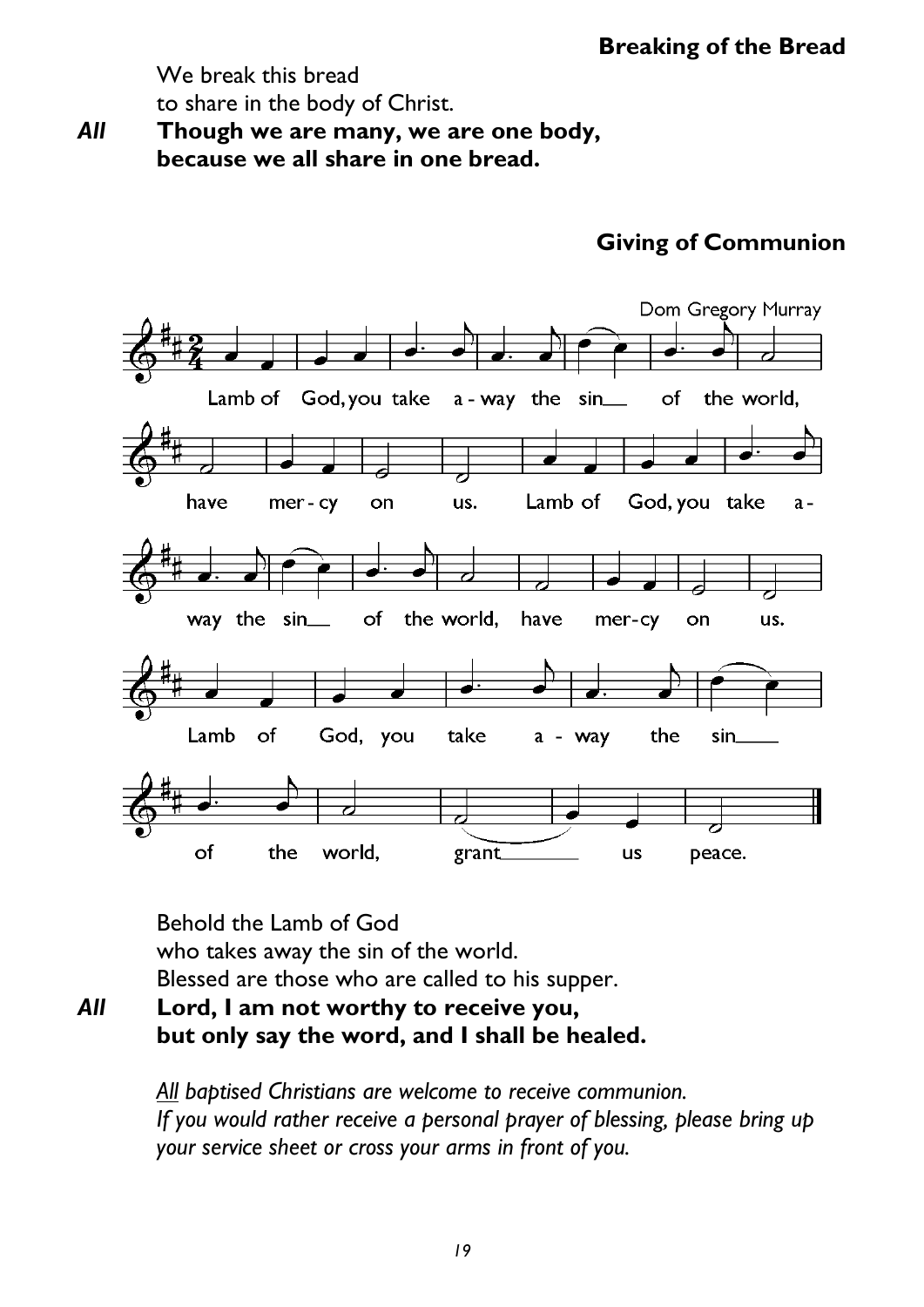# **Prayer after Communion**

Lord of all time and eternity, you opened the heavens and revealed yourself as Father in the baptism of Jesus your beloved Son: by the power of your Spirit complete the heavenly work of our rebirth through the waters of the new creation; through Jesus Christ our Lord.

# *All* **Amen.**

#### *Please sit*

**Notices** 

**Hymn**

#### *Please stand*

**All my hope on God is founded; he doth still my trust renew. Me through change and chance he guideth, only good and only true. God unknown, he alone calls my heart to be his own.**

**Human pride and earthly glory, sword and crown betray his trust; what with care and toil he buildeth, tower and temple, fall to dust. But God's power, hour by hour, is my temple and my tower.**

**God's great goodness aye endureth, deep his wisdom, passing thought: splendour, light, and life attend him, beauty springeth out of naught. Evermore from his store new-born worlds rise and adore.**

*20*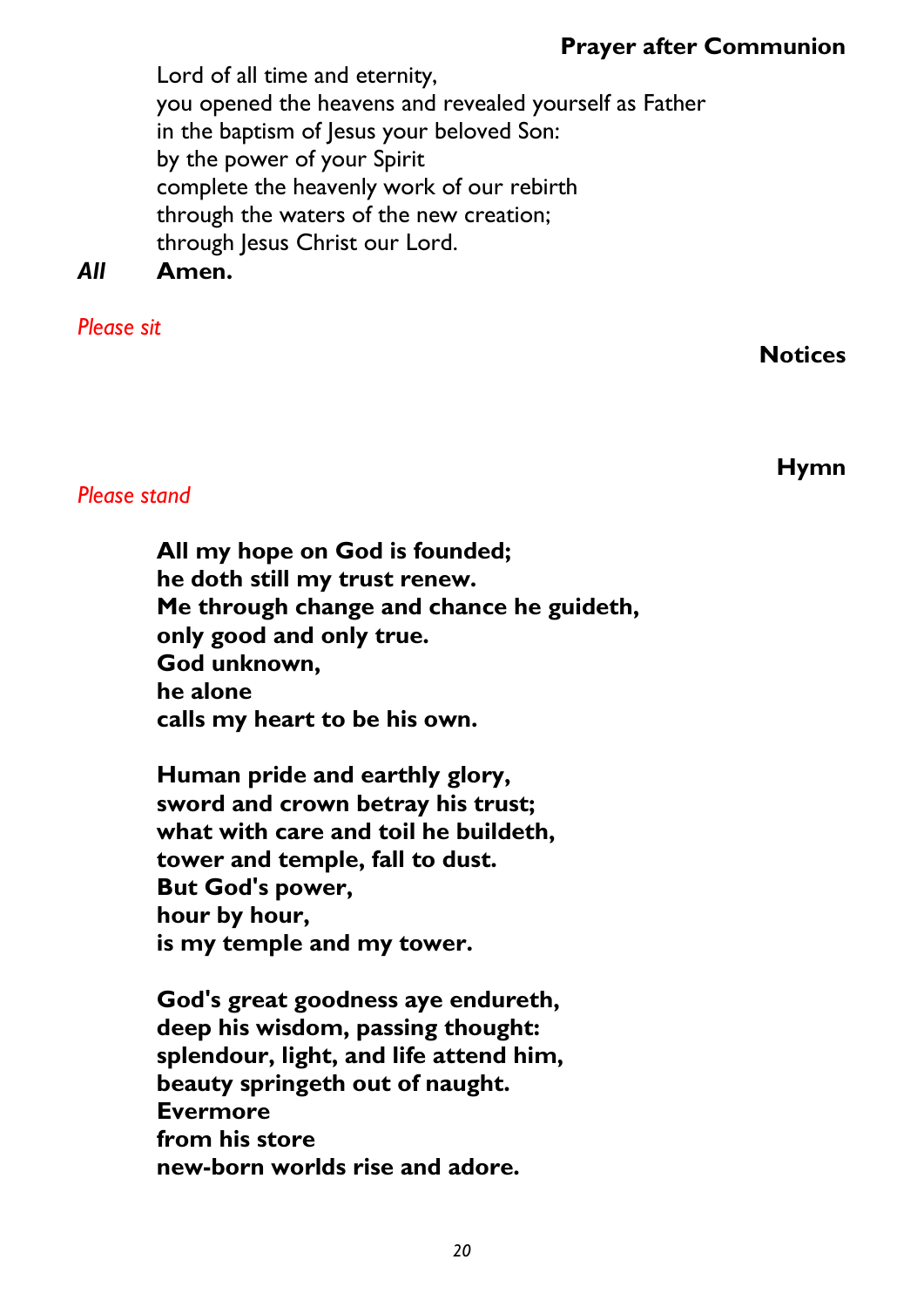**Daily doth th' Almighty giver bounteous gifts on us bestow; his desire our soul delighteth, pleasure leads us where we go. Love doth stand at his hand; joy doth wait on his command.**

**Still from earth to God eternal sacrifice of praise be done, high above all praises praising for the gift of Christ his Son. Christ doth call one and all: ye who follow shall not fall.**

> *Words: Joachim Neander Tune: Michael (Howells)*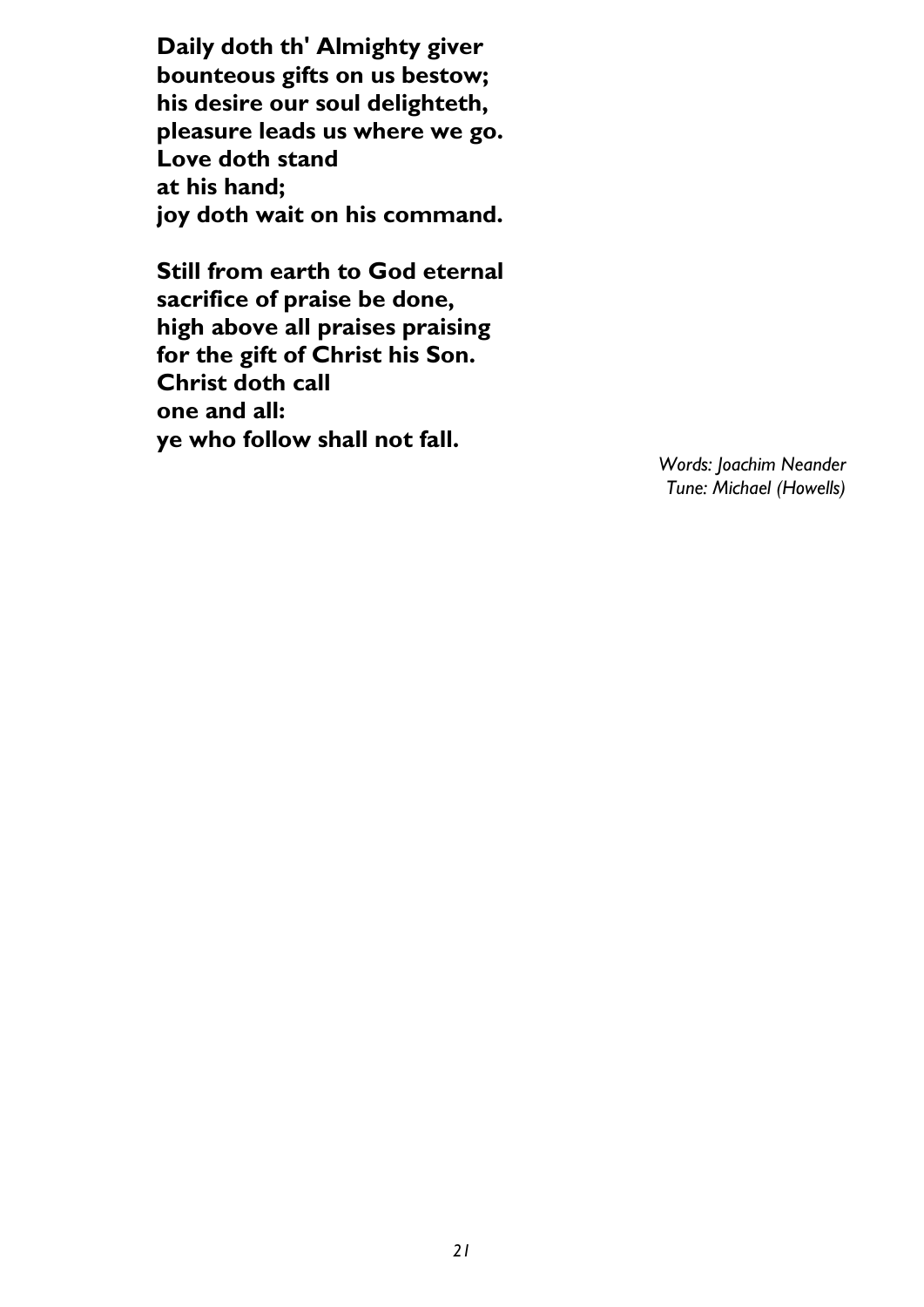# **Giving of a Lighted Candle**

*The priest invites the candidate up to the front and gives them a lighted candle* 

God has delivered us from the dominion of darkness and has given us a place with the saints in light.

You have received the light of Christ; walk in this light all the days of your life.

*All* **Shine as a light in the world to the glory of God the Father.**

# **Blessing & Dismissal**

May God, who in Christ gives us a spring of water welling up to eternal life, perfect in you the image of his glory; and the blessing of God almighty, the Father, the Son and the Holy Spirit, be among you and remain with you always.

*All* **Amen.** 

Go in the peace of Christ.

*All* **Thanks be to God.**